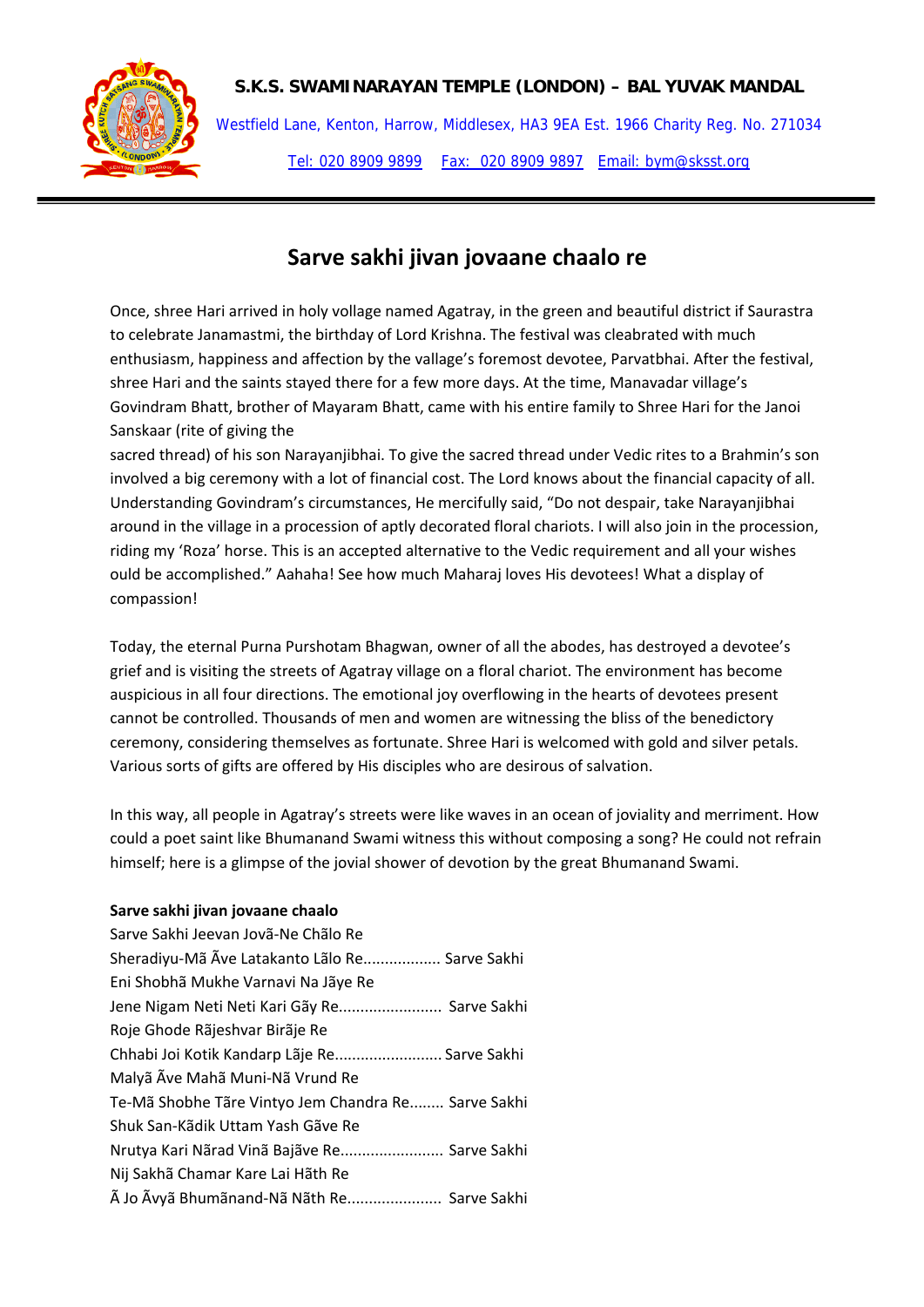Westfield Lane, Kenton, Harrow, Middlesex, HA3 9EA Est. 1966 Charity Reg. No. 271034 Tel: 020 8909 9899 Fax: 020 8909 9897 Email: bym@sksst.org

# **Vahla rumzum**

Swaminarayan Bhagwan had started to do yagnas and build mandirs. His Santos travelled in all directions to preach and publicise the religion and the rules laid down by Him. Swaminarayan Bhagwan was making the impossible to be possible; God Himself is amongst us, in a talking, walking form. In contradiction to the beliefs of many religions, He is alive. This news spread far and wide and fast into regions of Kutch, Saurashtra and greater Gujarat.

Gujarat at the time was under the rule of King Sayaji Rav Gayekwad. One of the king's ministers heard about this news and was jealous of Swaminarayan Bhagwan. The minister twisted the truth out of proportion and made it sound like a hugh scandal to Sayaji Rav. Being misled by this, the king ordered his subjects that saints of Swaminarayan should not be allowed in any of his towns or villages.

Maharaj heard about this order. In defiance, Maharaj instructed to His saints that they must dispute against this unjust royal order. He ordered them to go to all Gayekwad towns to preach, saying, "Do not

worry about insults you might receive whilst traveling in these villages. Start today and explain to everyone about our Sampraday." Maharaj then said to Gopalanand Swami, "You must stay in Vadodra and introduce me to the people and explain in detail for them to understand my form and its greatness."

In this manner, both the royal and religious sides came in conflict.Saints and devotees were being harassed by the ruler. The Subjects loyal to religion defied the oppression and the situation became A crisis. A resolution was needed and finally the advisers to the king said, that Is Swaminarayn Bhagwan is real and the religion is in accordance to the Veds, Then it must be proven in an open debate in front of everyone using Shastras (religious scriptures and literature).

The government sent an invitation to Swaminaryan Bhagwan to attend this sabha. Maharaj was in Vadtal when he received this invitation. Maharaj read it and ordered Muktanand Swami, "Swami, go to Vadodra and prove that both myself and this Sampraday are Vedic and in accordance with the holy scriptures." Muktanand Swami humbly replied, "Maharaj, I'm not very strong in Sanskrit shastras. However, Nityanand Swami is an expert in this field and would do better justice. No one will be able to beat Nityanand Swami in this debate; he is very intelligent and will bring you victory with ease."

Maharaj said, "Swami, I know that Nityanand Swami's knowledge is greater than even the likes of Sage Bruhaspati. He would easily defeat all literate opposition, but I want to show the world that all of my saints, even my smaller or lesser learned saints, have the knowledge and strength, to explain and convince even the learned scholars of Kashi and Vadodra about me and my Sampraday. I want to show that even you will win over them, so you must go to Vadodra." Muktanand Swami said, "As you wish Maharaj." And he headed off with other saints to Vadodra.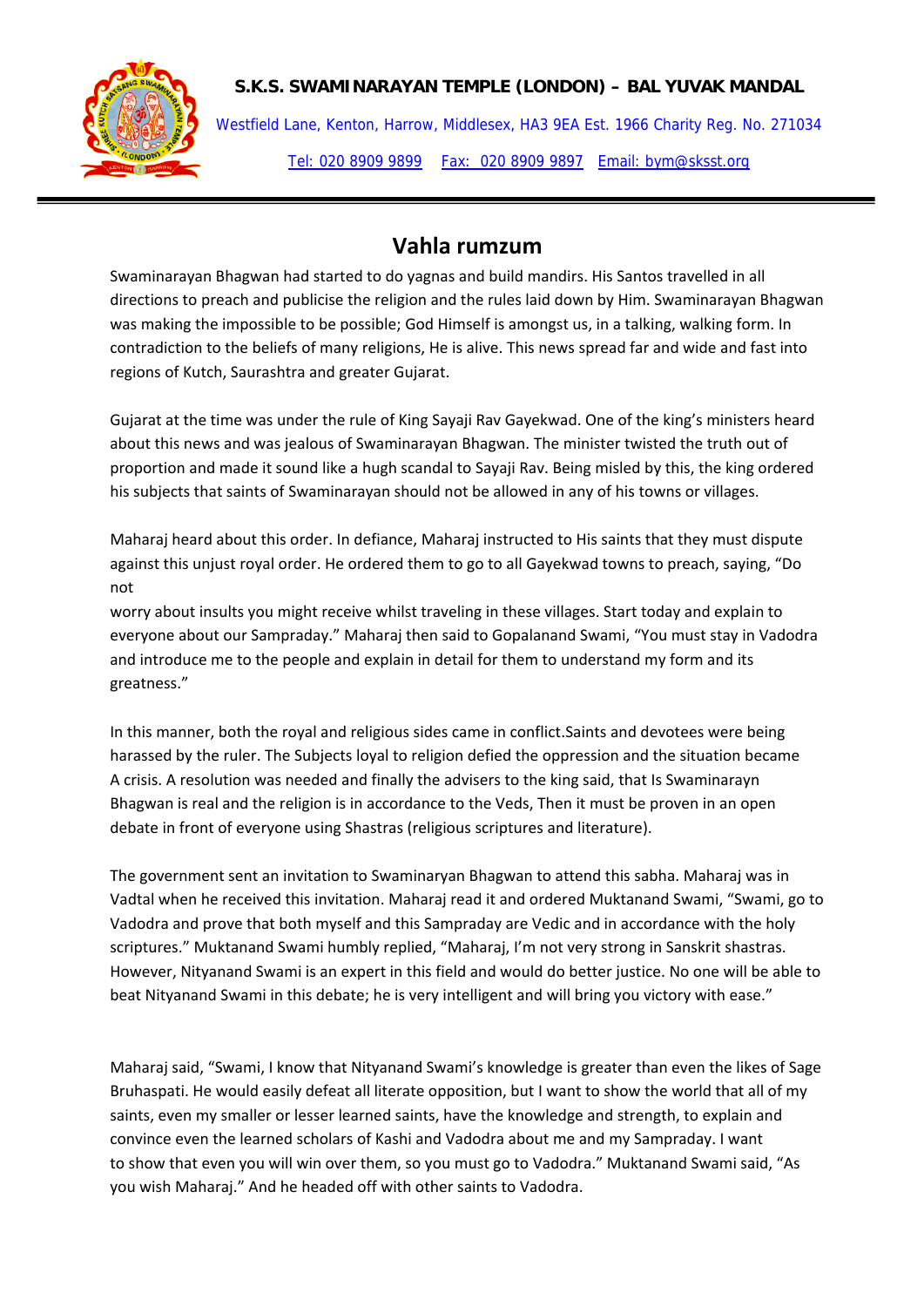

Westfield Lane, Kenton, Harrow, Middlesex, HA3 9EA Est. 1966 Charity Reg. No. 271034 Tel: 020 8909 9899 Fax: 020 8909 9897 Email: bym@sksst.org

The day of the debate was drawing near. The government sent a chariot to greet and welcome Muktanand Swami. Muktanand Swami remembered Maharaj whilst sitting in the chariot and began to worry about the debate, and about how he was going to answer questions from learned and intelligent scholars such as Shobharam Shastri.

While sitting in the Chariot Muktanand Swami started praying, "Oh Maharaj, Oh Almighty, you have to protect me and help me. I'm not worried about me, but I don't want to fail You and Your cause, so please come to my rescue." As Swami was worrying about this, he had a devine vision of devotees singing Bhagwan's kirtan in happiness. He saw Maharaj playfully sitting on Manki Godi, smiling and laughing. He heard Maharaj saying to him, "Swami, do not despair, I've not sent you alone; I will be with you."

Rejoicing, Muktanand Swami gain immeasurable strength in this knowledge and his heart felt relived. He knew Maharaj was with him and would help him. At that point all doubt left him and he knew that he would be victorious. While on route to Varodra, he began to sing the following Kirtan:

#### **Vahãlã Ram‐Jam Kartã**

| Vahãlã Ram-Jam Kartã Kahãn, Mãre Gher Ãvo Re,      |
|----------------------------------------------------|
| Mãrã Purã Karvã Kod, Hasi-Ne Bolãvo Re Vahãlã      |
| Mãre Tam Sang Lãgi Preet, Shyãm Sohãgi Re,         |
| Me To Tam Sang Ramvã Kãj, Lajjã Tyãgi Re Vahãlã    |
| Vahãlã Abalã Upar Maher, Karjo Morãri Re,          |
| Hu To Janmo Janam-Ni Nãth, Dãsi Tamãri Re Vahãlã   |
| Mãrã Prãn Tanã Ãdhãr, Preetam Pyãrã Re,            |
| Pal Raho-Mã Natvar Nãv, Muj-Thi Nyãrã Re Vahãlã    |
| Ãvo Chhogã Meli-Ne Shyãm, Dhadak-Mã Dhãro Re,      |
| Me To Phoolade Samari Sej, Shyam Sudharo Re Vahala |
| Vahãlã Nenã Tanu Fal Nãth, Muj-Ne Ãpo Re,          |
| Muktãnand Kahe Mahãrãj, Dukhadã Kãpo Re Vahãlã     |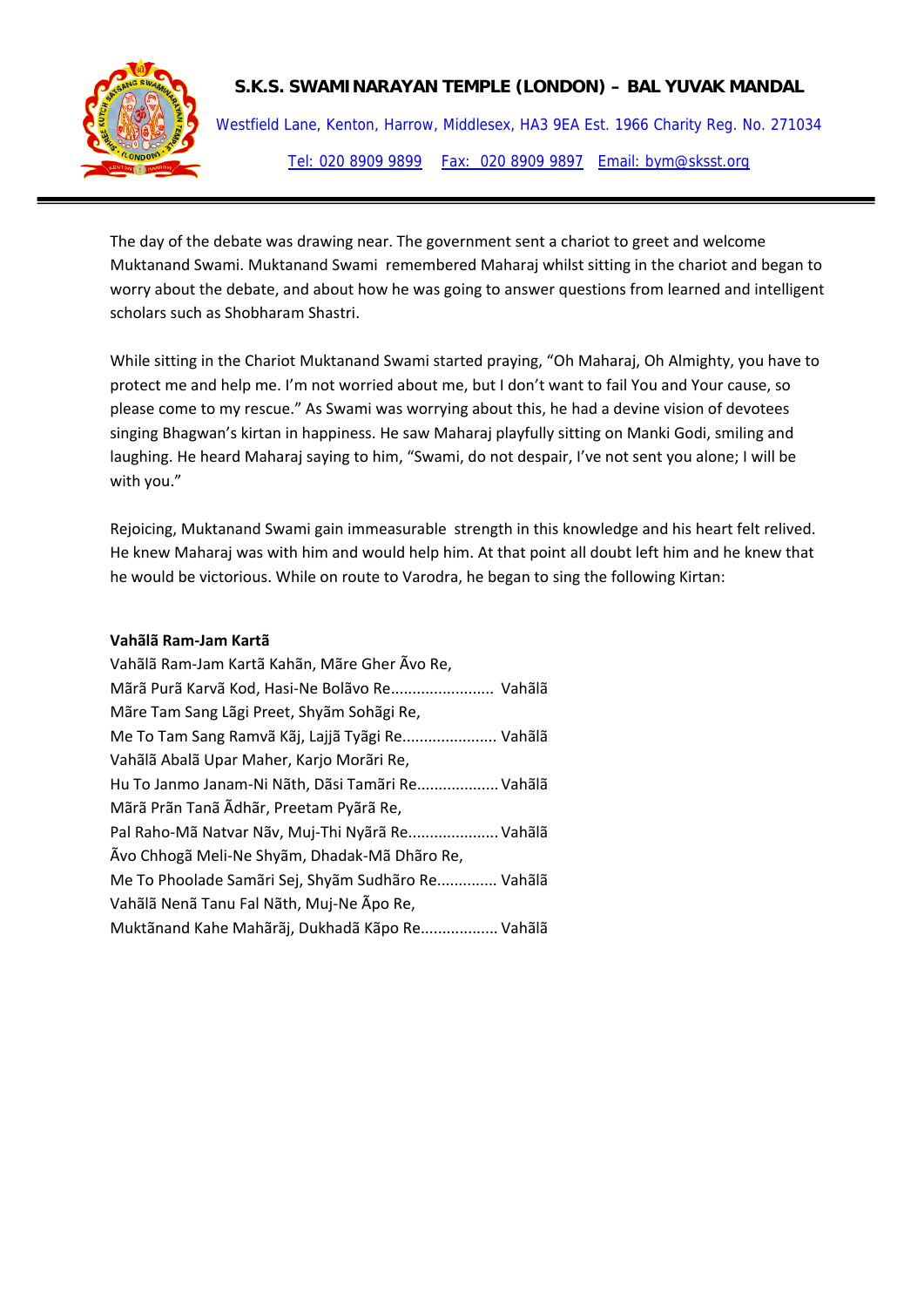

Westfield Lane, Kenton, Harrow, Middlesex, HA3 9EA Est. 1966 Charity Reg. No. 271034 Tel: 020 8909 9899 Fax: 020 8909 9897 Email: bym@sksst.org

# **Janam Sudhaaryo re maro**

Ramamd Swami initiated Nilkhant varni in the town of Piplana and gave him two names, Sahajanand swami and Narayan Muni. After a year Ramamnd swami decided his job is done and now Swaminarayan Bhagwan will take care of the sampraday and therefore he handed of the throne of our sampraday to Sahajanand swami in the town of Jetpur and left for Aksharsham. From there on with Maharaj's will anyone who came to him went into Samadhi just by Shree Hari clicking his fingers.

During this time Muktanand swami was in Bhuj, he received the news that maharaj is doing all of this and he left for Meghpur, a town near piplana where Sahajanand Swami was residing and taking devotees into Samadhi.

Muktanand swami arrived there and sternly told Shreeji Maharaj " Not everyone can go into Samadhi and you should not let allow anyone and everyone to do it "

During the Samadhi devotees used to see Maharaj with his true powers and see how great he really is, and from there Maharaj went onto the town of Kalvani.

After they had all arrived at Kalvani, Ramamd swami gave darshan to Muktanad swami and said " listen Muktanand swami listen! This Sahajanand swami is the true God. I was just a small dugdugi no vagadar ( drum player ) Now the Lord himself has arrived " After saying this Ramanand swami disappeared.

Muktanand swami then began to think about this and slowly realised that Sahajanand swami is the supreme Lord himself. He then straight away went to the temple where maharaj was residing. He then sat Maharaj on the throne and performed his aarti " Jay Sadguru Swami " . After the arti he composed " Janam Sudharyo re Maro " which was the first kirtan he sang directly to Swaminarayan Bhagwan.

After this Muktanand swami became one of the biggest swami's of our Sampraday, among many attributes he had knowledge, non‐attachment to worldly desires and due to his extreme love and devotion for Maharaj and his devotees he is known as the mother of our Satsang. In his time on this earth he has composed Hundreds of kirtans, become a guru to many sants and lead of Sampraday in a positive direction.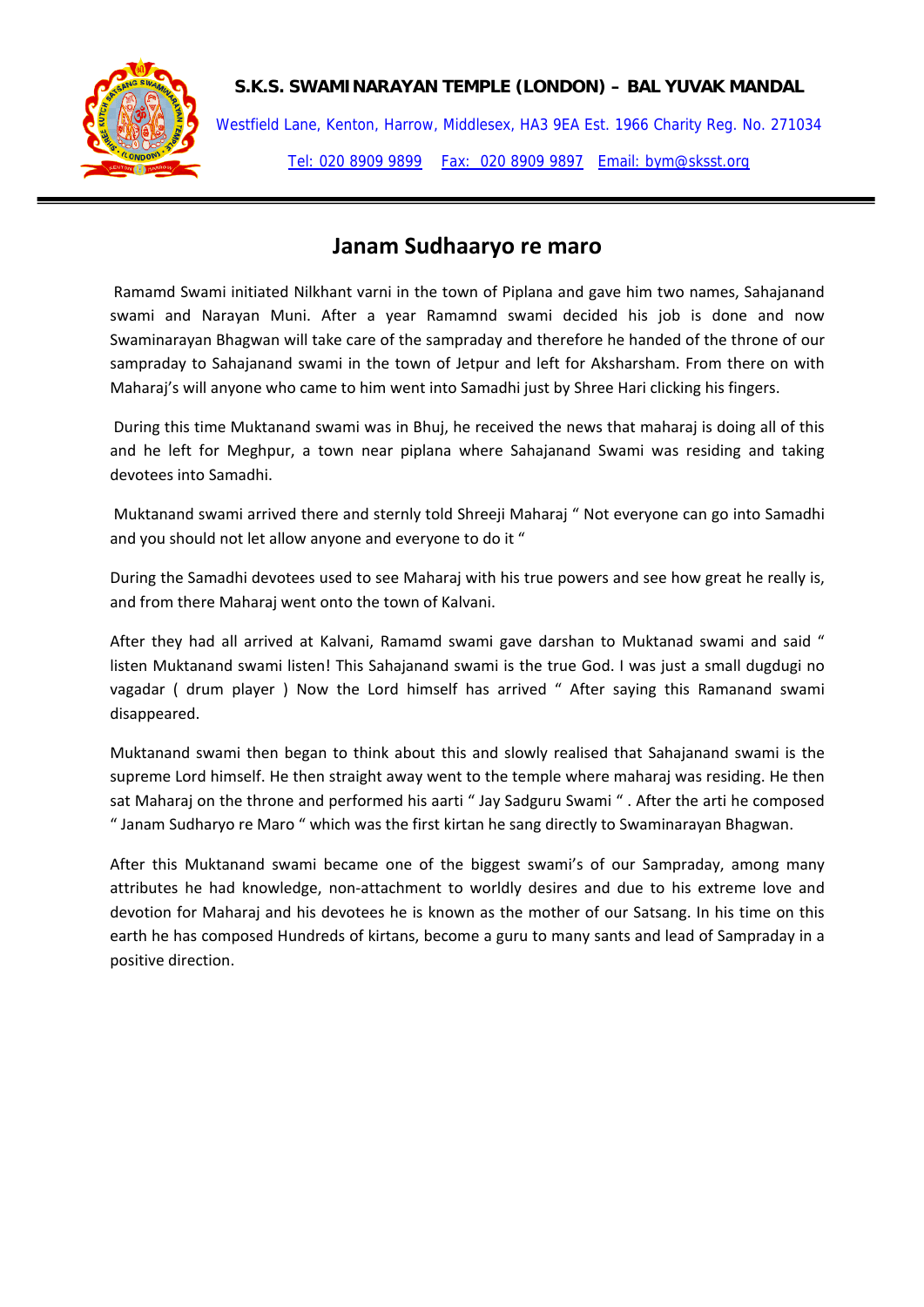

Westfield Lane, Kenton, Harrow, Middlesex, HA3 9EA Est. 1966 Charity Reg. No. 271034 Tel: 020 8909 9899 Fax: 020 8909 9897 Email: bym@sksst.org

# **Janam Sudhãryo Re Mãro**

| Janam Sudhãryo Re Mãro                |
|---------------------------------------|
|                                       |
| Karunã Atishe Re Kidhi                |
| Bhav-Jal Budatã Bãy Grahi LidhiJanam  |
| Muj-Par Adhalak Re Dhalyã             |
| Karunã Kari Gher Bethã Malyã Janam    |
| Man Dadh Kariyu Re Morãri             |
| Have Hu Thai Rahi Jag-Thi Nyari Janam |
| Änand Ur-Mã Re Bhãri                  |
|                                       |
| Nir-Bhe Ni Nobat Re Vãgi              |
| Kahe Muktãnand Brahmanã BhãngiJanam   |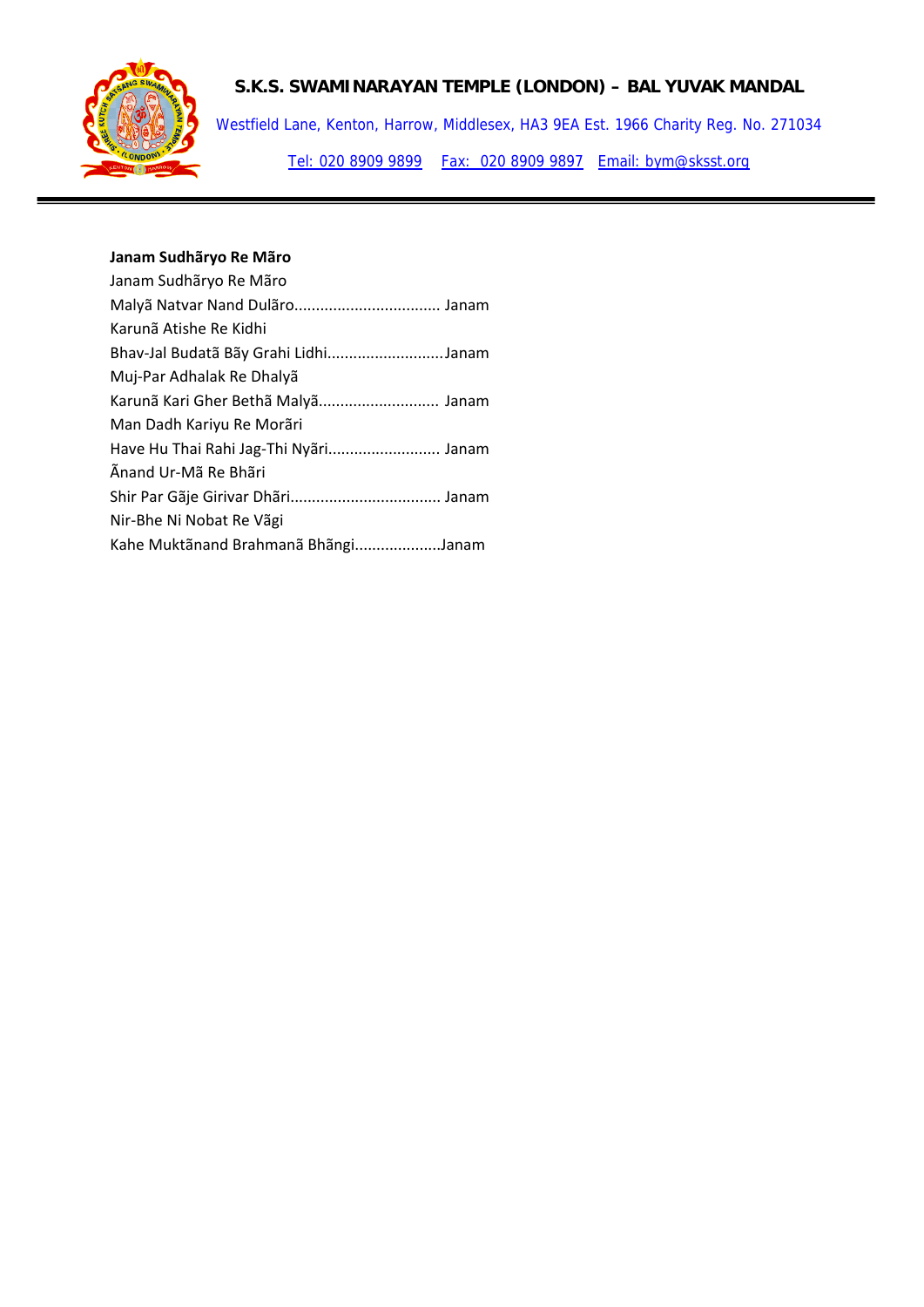

Westfield Lane, Kenton, Harrow, Middlesex, HA3 9EA Est. 1966 Charity Reg. No. 271034 Tel: 020 8909 9899 Fax: 020 8909 9897 Email: bym@sksst.org

# **Maankiye chadya re Mohan vanmadi**

Once, the devotees of Vadtal requested Mahraj who was residing in Gadhada that as he stayed more at Ghadada, He took part in many annual utsavs (celebrations) there. The devotee of Gadhada had this benefit, while the devotees of Vadtal did not get to enjoy the company of Mahraj in these annual events, Hence, Mahraj promised then that He will come with Saints and devotees to Vadtal and do the forthcoming Ramnavmi utsav there.

Just the Mayaram Bhatt if Manavadar came for vision of Mahraj, and Mahraj said "Bhattji, I was waiting for you. I am planning to go to Vadtal and need you to check out what the best time in accordance to astrology to commence my journey." Mayaram Bhutt lowered his satchel and pulled out his astrology diary. Flipping through the pages, he said, "Maharaj, the most pious moment for departure is tomorrow morning at 6 o'clock." The Lord agreed to this and asked if he would join. Bhattji happily agreed and

further asked, "Maharaj, have you taken approval from Dada Khachar and his family to leave?" Maharaj was surprised at the question, "Why would I, the creator of all universes require permission to leave from the king of a handful of villages?" But then, you may also be right as we have to respect their wishes. Mayaram Bhatt agreed saying Maharaj was the all‐knowing support of all souls and needed no prior approvals to His actions.

Maharaj then instructed all saints and devotees to commence preparations so they could all leave early morning, but told them to do it discreetly so that Dada's family would not know.

## In the early morning however, Jivuba dreamt that Maharaj was riding

on Manki Ghodi enroute to Vadtal with a group of saints and devotees. Startled, she woke up and went towards Akshar Ordi and saw Shree Hari actually preparing for departure. She ran to her brother Dada's chambers. Dada was in the midst of his pooja's Aarti and she interrupted him saying, "You are busy ringing a bell here. Leave that and stop Maharaj before He leaves for Vadtal." Hearing this Dada Khachar ran towards Maharaj and prayed with folded hands, "O merciful Lord, why have You suddenly decided to leave for Vadtal? You did not even tell us of this. What crime or sin has our family done to deserve such treatment? Jivuba has said that we shall follow all Your wishes and commands but please do not leave us. It is not right for us to interrupt Your plans but please consider our request…" Saying this he lost his voice in deep sadness.

Maharaj ignored his prayer and sternly said, "Dada, I will definitely go as planned for the benefit of all other devotees in Vadtal." Hearing this, Daha sulkingly returned back to his sister Jivuba, Laduba, Panchuba, Nanuba etc who were seated in a room praying to The Lord and told them of Maharaj's strong desire to leave them. Hearing this, Jivuba became defiant and said, "if that is so, I will see how he can leave us." She went into a trance and took control over the soul of Manki Ghodhi.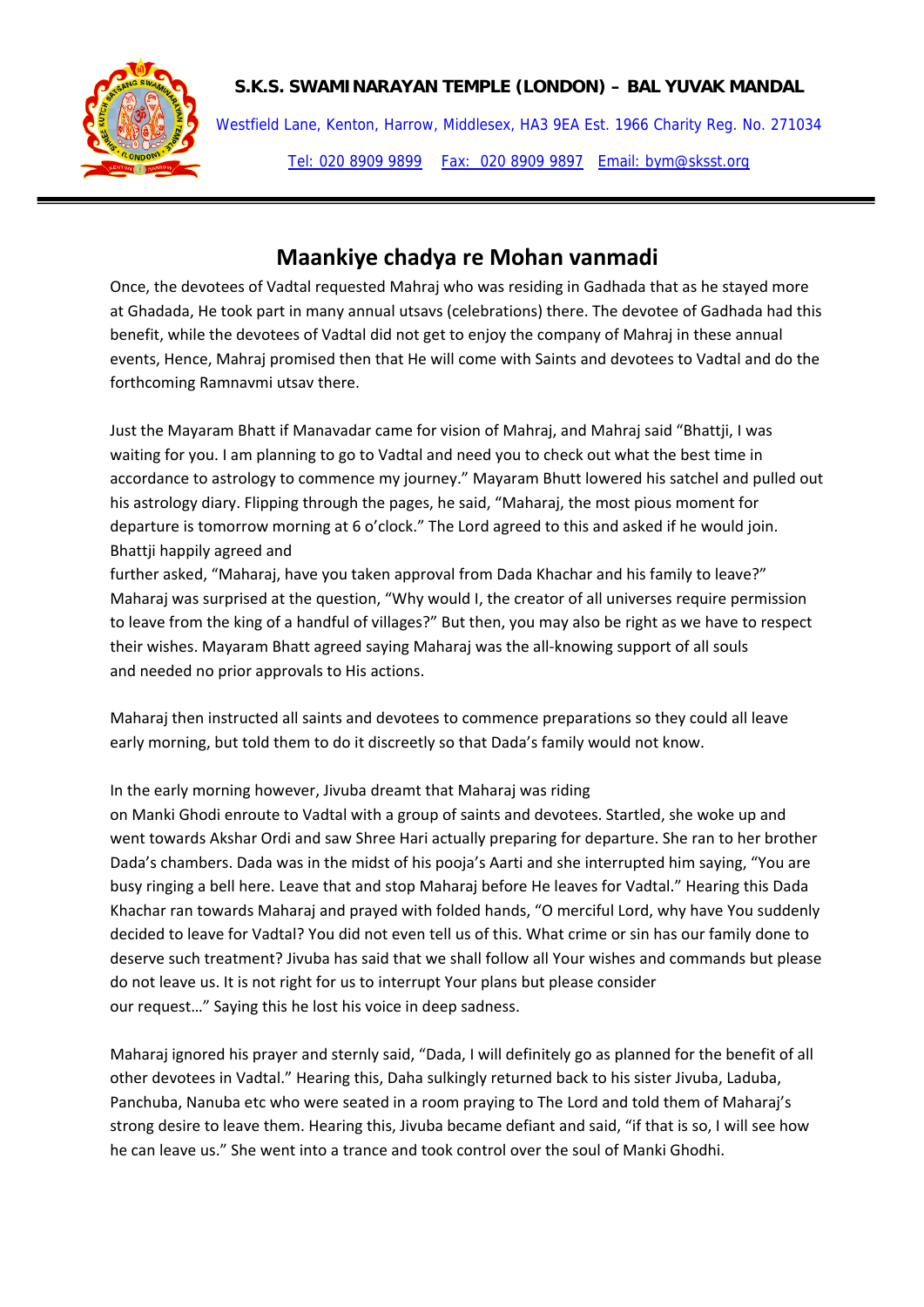

Westfield Lane, Kenton, Harrow, Middlesex, HA3 9EA Est. 1966 Charity Reg. No. 271034 Tel: 020 8909 9899 Fax: 020 8909 9897 Email: bym@sksst.org

On the other side, Maharaj saddled onto Manki Ghodi and took its reins. Manki walked towards the gate, but suddenly stopped at the gate and started to retreat back into the court. Manki was a female and was being loyal to the request of its gender. Maharaj was shocked by this and angrily ordered to Bhaguji, "Bhaguji, bring my whip. Manki has become devious today, I must show her the fruits of disobeying my orders." Maharaj whipped Manki a few strokes but it would still not move. The priests pushed Manki but it did not budge. Maharaj and the priests started to perspire in tiredness. The all‐ knowing Maharaj then said, "It seems Manki is under the control of someone else. Let's release it and see what happens." They all receded their efforts. Manki briskly galloped towards the room where the five siblings were seated in prayer and stood outside there. Maharaj listened carefully and heard the prayers and sulking of Dada and his sisters, and alighted from the mare and held its reins and asked, "Jivuba, if you allow, we would like to go to Vadtal with your permission." This way, the Lord of the universe became the servant of His own devotees and asked for permission. Imagine that glorifying scene.

Not wanting to upset Maharaj, they all agreed to let Him go and the female devotees requested Manki Ghodi not to waste any time in taking Maharaj there or bringing Him back, and Manki Ghodi travelled both ways even faster than Garudji, the divine eagle. Further, they requested to be told all the leelas that Maharaj does in Vadtal. The saints promised to sing and write all these leelas upon return to Gadhada for the female bhaktos to praise.

Premanand Swami was present there at that time. He composed four verses having personally experienced the scene. These four verses are leelas that Maharaj did while in Vadtal, including the welcoming ceremony, the thaals that Maharaj had, the rang-utsav done there with saints and devotees, the way He used to bathe every morning in River Gomti, and the sabhas He did there for 10 days before coming back to Gadhada.

| Mãnakiye Chadyã Re Mohan Van-Mãli            |
|----------------------------------------------|
| Shobhe Rudi Kar-Mã Lagãm Roopãli Mãnakiye    |
| Mãnigar Sau-Ne Kahe Chhe Thão Taiyãr         |
| Muni-Varani Padãti-Ne Asavãr                 |
| Vrat-Puri Jãvã Karyo Nir-Dhãr Mãnakiye       |
| Kesar Beri Bodali-Ne Phool-Mãl               |
| Tãjan Tikhi Vãgali-No Ghano Tãl              |
| Shobhe Ghanã Vahãlã Lãge Chhe Marãl Mãnakiye |
| Premi Bhakta Vinanti Kare Dodi Dodi          |
| Loha-Chamak Tulya Vrutti Murti-Mã Jodi       |
|                                              |
| Ãgnã Ãpo Ame Jãiye Vrat-Puri                 |
| Jão Prabhu Rãm-Navmi Nathi Duri              |
| Mãnakiye                                     |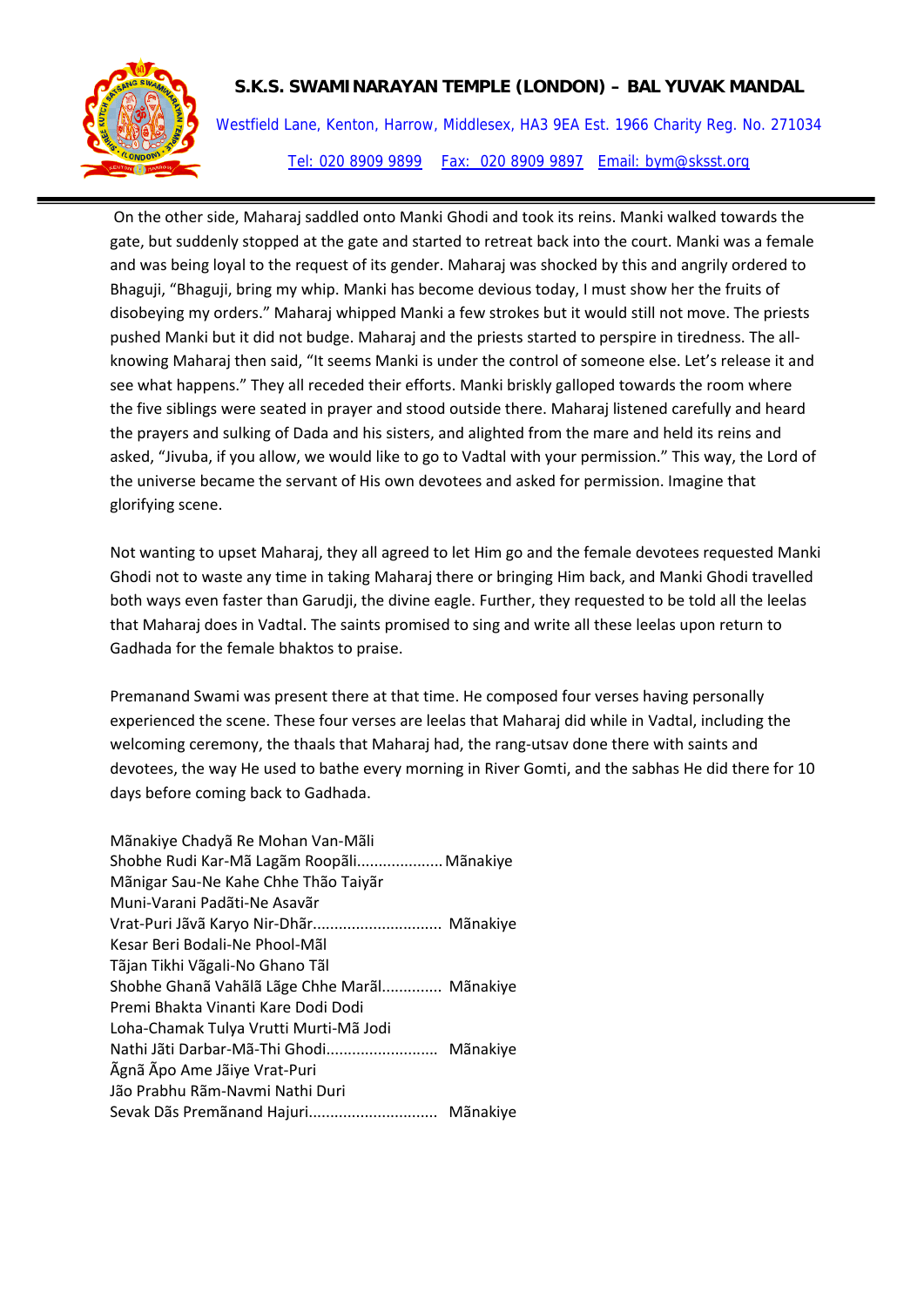

Westfield Lane, Kenton, Harrow, Middlesex, HA3 9EA Est. 1966 Charity Reg. No. 271034 Tel: 020 8909 9899 Fax: 020 8909 9897 Email: bym@sksst.org

# Fagva

In Sãrangpur, Mahãrãj invited the male satsangis and santo to play Holi with Him. When the santo and satsangis had gathered, they saw Mahãrãj having a meal. They waited very patiently outside the house, waiting for the moment when Shreeji Mahãrãj went to wash His hands and come out of the house. The moment Shreeji Mahãrãj stepped outside the house, the satsangis and santo all gathered around and smothered him in coloured powders. Shreeji Mahãrãj enjoyed the moment so much that He blessed them with whatever they wished for (**Fagvã**). Nishkulãnand Swãmi noted everything the santo and satsangis asked for in the shãstra Bhakta Chintamani, in Prakran 64.

 $#$ 

**Mahã‐Balavant Mãyã Tamãri, Jene Ãvariyã Nar‐Nãri** O great one, your mãyã has overwhelmed men and women **Evu Varadãn Dijiye Ãpe, Eha Mãyã Am‐Ne Na Vyãpe** Give us a blessing, where mãyã does not overcome us **Vadi Tamãre Vishe Jeevan, Nãve Manushya‐Buddhi Koi Dan,** And of you my Lord, may we never see you as an ordinary human **Je Je Leelã Karo Tame Lãl, Tene Samaju Alokik Khyãl** Whatever actions you do Mahãrãj, may we see them in their true divinity **Satsangi Je Tamãrã Kãve, Teno Kedi Abhãv Na Ãve** May we never have bad thoughts about your satsangis **Desh Kãl Ne Kriyã E Kari, Kedi Tam‐Ne Na Bhuliye Hari** Due to the influences of place, time and action, may we never forget you **Kãm Krodh Ne Lobh Kumati, Moh Vyãpi‐Ne Na Fare Mati** May our thoughts never be influenced by desire, anger, greed, and cruelty **Tam‐Ne Bhajatã Ãdu Je Pade, Mãgiye E Am‐Ne Na Nade** The things that distract us from your devotion, may they never affect us **Etalu Mãgiye Chhaiye Ame, Dejo Dayã Kari Hari Tame** We are asking for this much, please kindly give it to us Hari **Vadi Na Mãgiye Ame Jeha, Tame Suni Lejo Hari Teh** And that which we have not asked for, listen to it Hari **Kedi Desho Mã Deh‐Abhimãn, Jene Kari Visaro Bhagvãn** Never give us self‐ego, which makes us forget you Bhagvãn **Kedi Kusang No Sang Na Dejo, Adharma Thaki Ugãri Lejo** Never give us bad company and save us from sins **Kedi Desho Mã Sansãri Sukh, Desho Mã Prabhu Vãs Vimukh** Never give us material pleasures, nor place us amongst those who defy you **Desho Mã Prabhu Jakta Motai, Mad Matsar Irshyã Kãi** Don't give us worldly greatness, nor jealousy or hate **Desho Mã Deh Sukh Sayog, Desho Mã Harijan No Viyog** Don't give us opportunities for worldly enjoyment, or distance from satsangis **Desho Mã Harijan No Abhãv, Desho Mã Ahankãri Svabhãv**